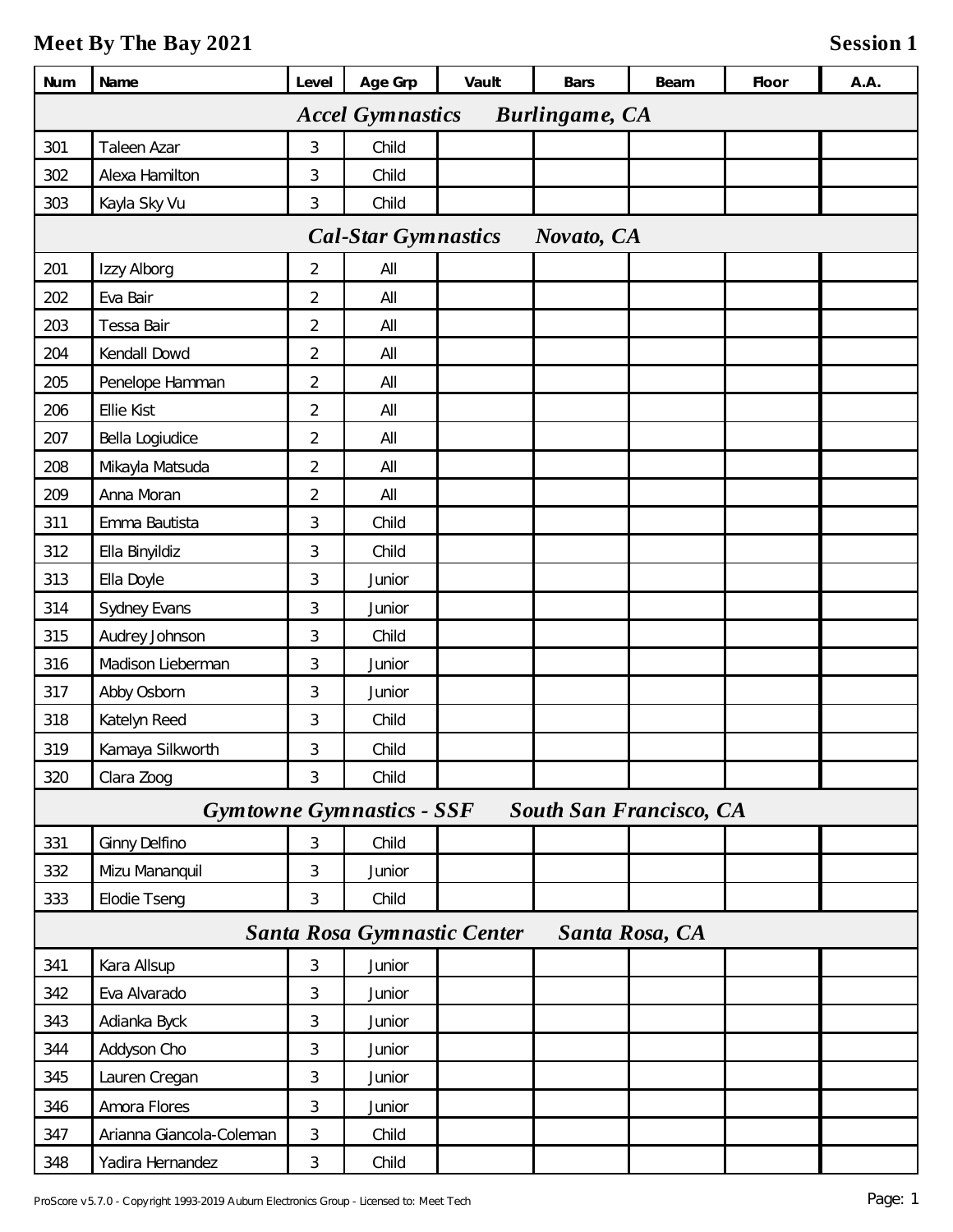| <b>Num</b> | Name             | Level | Age Grp | Vault | <b>Bars</b> | Beam | Floor | A.A. |
|------------|------------------|-------|---------|-------|-------------|------|-------|------|
| 349        | Emmalynn Lawhon  | 3     | Child   |       |             |      |       |      |
| 350        | Liliana Loeza    | 3     | Junior  |       |             |      |       |      |
| 351        | Nizhoni Martinez | 3     | Child   |       |             |      |       |      |
| 352        | Sophy Rico Tapia | 3     | Junior  |       |             |      |       |      |
| 353        | Ella Ryan        | 3     | Junior  |       |             |      |       |      |
| 354        | Sophia Terrell   | 3     | Junior  |       |             |      |       |      |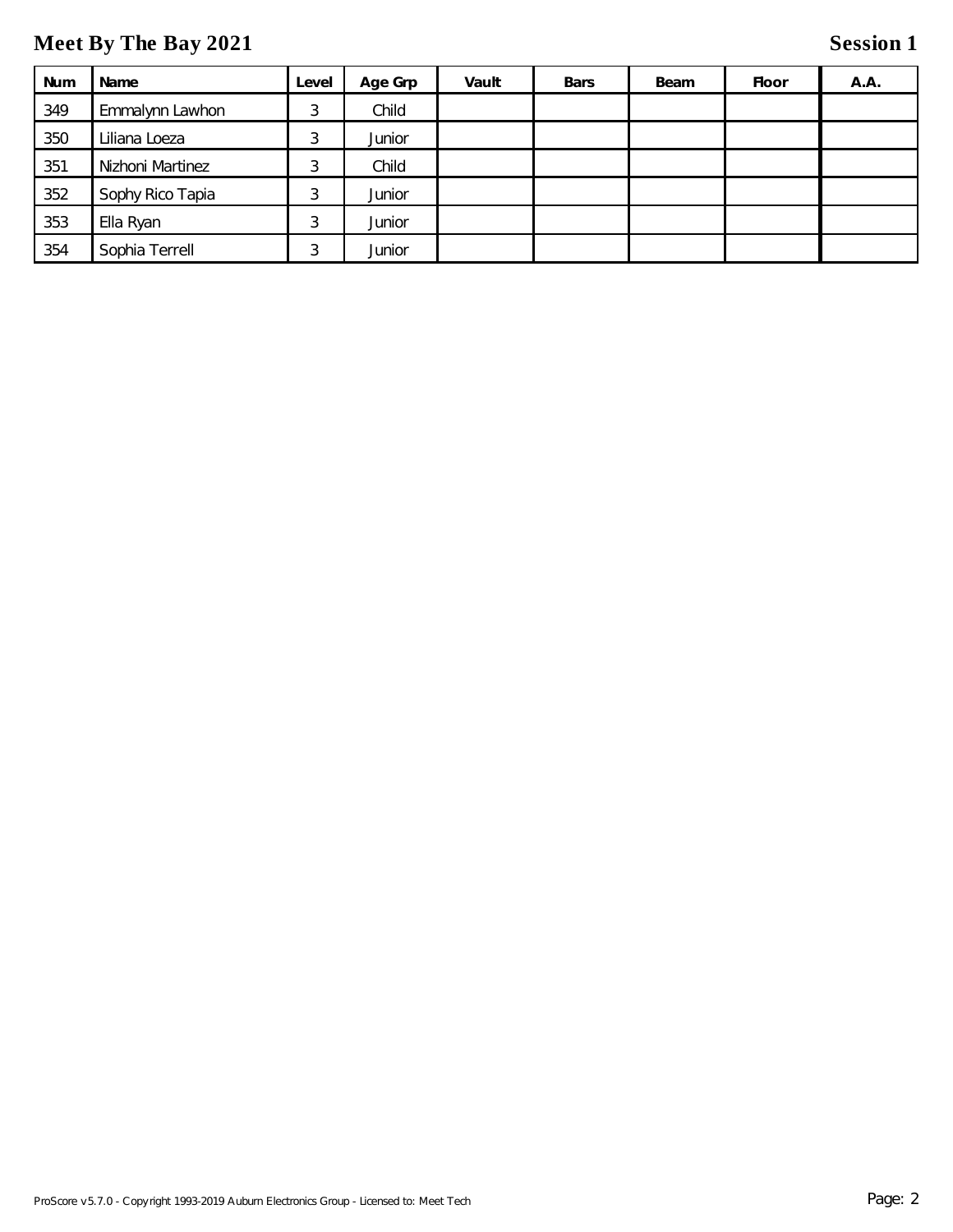| Num                                              | Name                | Level          | Age Grp                          | Vault | <b>Bars</b> | Beam                           | Floor | A.A. |
|--------------------------------------------------|---------------------|----------------|----------------------------------|-------|-------------|--------------------------------|-------|------|
| <b>Accel Gymnastics</b><br><b>Burlingame, CA</b> |                     |                |                                  |       |             |                                |       |      |
| 401                                              | <b>Avery Ahlers</b> | $\overline{4}$ | Child                            |       |             |                                |       |      |
| 402                                              | Olivia Chinchio     | 4              | Child                            |       |             |                                |       |      |
| 403                                              | Alyssa Chu          | 4              | Child                            |       |             |                                |       |      |
| 404                                              | Olivia Demerjian    | 4              | Child                            |       |             |                                |       |      |
| 405                                              | Marly Dentler       | 4              | Child                            |       |             |                                |       |      |
| 406                                              | Elsie Geddes        | 4              | Child                            |       |             |                                |       |      |
| 407                                              | Madison Ho          | 4              | Child                            |       |             |                                |       |      |
| 408                                              | Vivian Paulsen      | 4              | Child                            |       |             |                                |       |      |
|                                                  |                     |                | <b>Cal-Star Gymnastics</b>       |       | Novato, CA  |                                |       |      |
| 411                                              | Hayden Bassig       | 4              | Child                            |       |             |                                |       |      |
| 412                                              | Elena Basso         | 4              | Junior                           |       |             |                                |       |      |
| 413                                              | Emi Buckley         | 4              | Child                            |       |             |                                |       |      |
| 414                                              | Addi Clark          | 4              | Junior                           |       |             |                                |       |      |
| 415                                              | Ella Garcia         | 4              | Junior                           |       |             |                                |       |      |
| 416                                              | Damen Heath         | 4              | Junior                           |       |             |                                |       |      |
| 417                                              | Julia Previtali     | 4              | Junior                           |       |             |                                |       |      |
| 418                                              | Ali Skaggs          | 4              | Junior                           |       |             |                                |       |      |
|                                                  |                     |                | <b>Empower Gymnastics</b>        |       | Antioch, CA |                                |       |      |
| 421                                              | Cecilia Gonzalez    | $\overline{4}$ | Child                            |       |             |                                |       |      |
| 422                                              | Julia Vashchenko    | 4              | Junior                           |       |             |                                |       |      |
|                                                  |                     |                | <b>Gymtowne Gymnastics - SSF</b> |       |             | <b>South San Francisco, CA</b> |       |      |
| 431                                              | Mikayla Kelly       | $\overline{4}$ | Junior                           |       |             |                                |       |      |
| 432                                              | Chloe Lam           | 4              | Junior                           |       |             |                                |       |      |
| 433                                              | Melrose Lam         | $\overline{4}$ | Junior                           |       |             |                                |       |      |
| 434                                              | Anna Petri          | $\overline{4}$ | Junior                           |       |             |                                |       |      |
| 501                                              | Skylar Chin         | 5              | All                              |       |             |                                |       |      |
| 502                                              | Kaliyah Guevara     | 5              | All                              |       |             |                                |       |      |
| 503                                              | Samarah Khan        | 5              | All                              |       |             |                                |       |      |
| 504                                              | Natalia Perry       | 5              | All                              |       |             |                                |       |      |
| 505                                              | Addison Villanueva  | 5              | All                              |       |             |                                |       |      |
| Santa Rosa Gymnastic Center<br>Santa Rosa, CA    |                     |                |                                  |       |             |                                |       |      |
| 441                                              | Lyla Anderson       | 4              | Junior                           |       |             |                                |       |      |
| 442                                              | Emma Christensen    | 4              | Junior                           |       |             |                                |       |      |
| 443                                              | Amanda Faivre       | $\overline{4}$ | Junior                           |       |             |                                |       |      |
| 444                                              | Ella Claire Grambow | 4              | Child                            |       |             |                                |       |      |